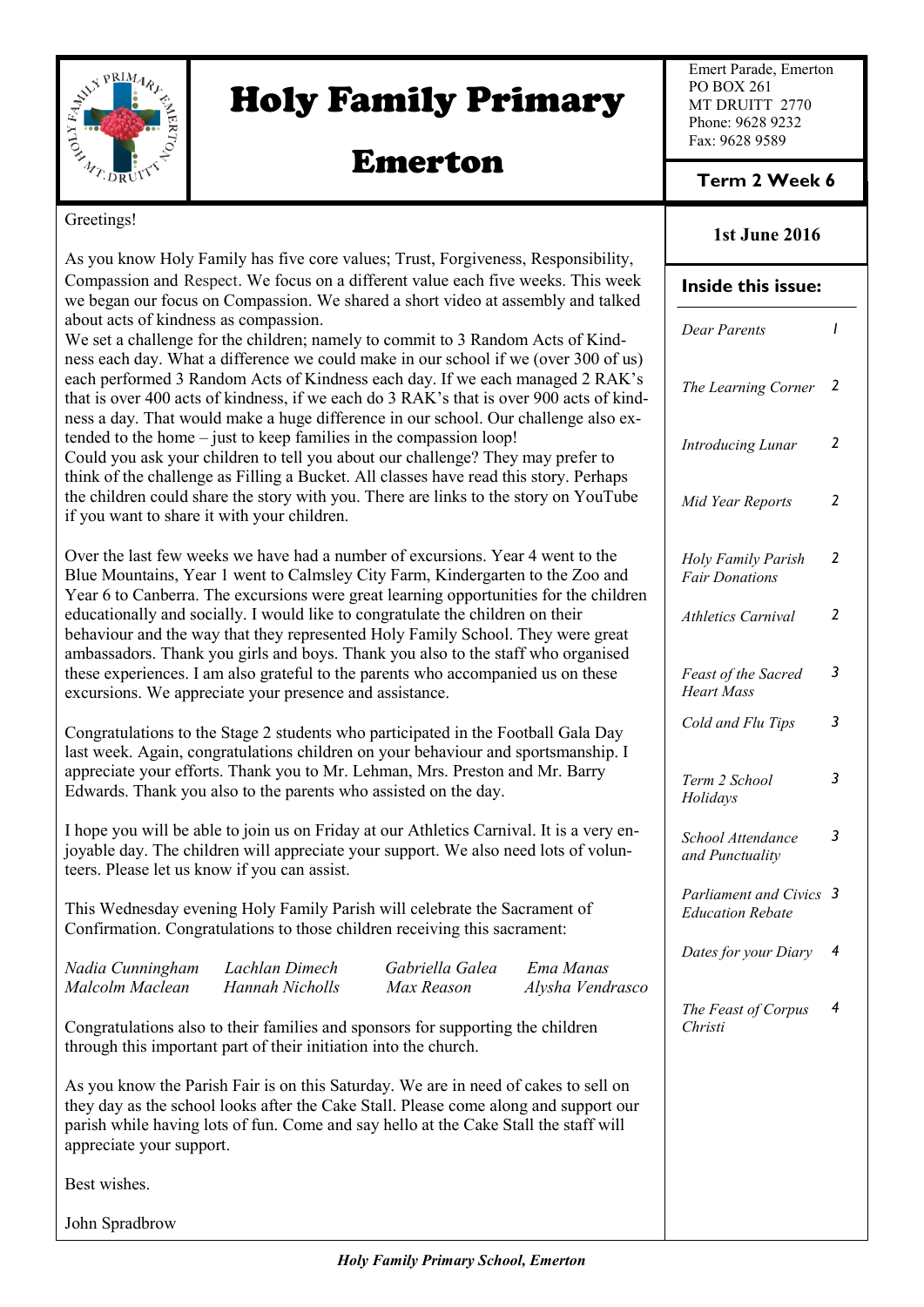

#### *Page 2* **United in Faith, Love and Learning**

## **The Learning Corner**

**Mathematics and Picture Books**



Reading to your child is both a wonderful way to spend time together and also an effective way to engage your child in conversation. Students of all ages love stories and love to talk about stories.

"Literature provides students with opportunities

to make connections with their own lives, provides a context to think and practise mathematics, and enriches students' view of the world of Mathematics." *(A Guide to Effective Instruction in Mathematics, Kindergarten to Grade 6)*

Listed below are a few titles to begin the conversation about Math-

ematics at home. These picture books are connected to several

content strands from the NSW Mathematics K-10 Syllabus for the Australian Curriculum.

- Rosie's Walk, by Pat Hutchins (Position)
- One is a Snail; Ten is a Crab, by April Pulley Sayre and Jeff Sayre (Number combinations)
- The Very Hungry Caterpillar, by Eric Carle (Time Days of the week)
- Counting on Frank, by Rod Clement (Measurement)
- A lion in the night, by Pamela Allen (Position and Directions**)**
- 365 Penguins, by Jean-Luc Fromental and Joelle Jolivet (Time and Factors)
- Stone Soup, by Heather Forest (Data and Probability)
- Is a Blue Whale the Biggest Thing There IS? by Robert Wells (Number Sense and Measurement)
- How High is the Sky, by Anna Milbourne (Length) Mrs Angela Alonzo
	- *Stage 3 Coordinator*

### **Introducing Lunar!**

Congratulations to Reanna Dakic in Year 6 for naming our cow,

Lunar. Reanna chose this name as 'Lunar' means moon and she suspects our mischievous cow likes to jump over the moon when she is all alone at night. Lunar has heard that the moon is made of cheese and knows all the boys and girls at Holy Family need to eat the recommended 3 serves of dairy a day to keep them strong and healthy.



Congratulations Euan Jackson (Year 6) and Eden-Grace Mano (Kindergarten) who were the winning entries in the design competition. Their ideas will be incorporated into the overall design of Lunar.



We are also very excited to announce that painting of Lunar is now underway.

In our next newsletter we will share the story behind Lunar's design and how we are promoting a deeper understanding of "Farm to Plate".

#### **Reports**

Mid Year reports will be sent home on **Thursday June 30th.** If you do not receive your child's report on that day please contact the school office.

 $\overline{C}$ 

## **Holy Family Parish Fair**

On **Saturday 4th June, 2016**, the Holy Family Parish will be holding their annual community fair.

As part of the Holy Family community, we are asking for our families to donate some cakes, biscuits etc. for our cake stall on the day. All cake donations will be collected on **Friday 3rd June, 2016**  and can be passed on to the ladies in the office. Please label and specify the ingredients of the cakes you donate as some people may have allergies. Please have this attached to your cake container.

Thank you in advance.



### **Athletics Carnival**

Our annual athletics carnival is coming up on **Friday June 3rd** at Blair oval. All children will be taking part. Please send in their permission note as soon as possible. They will not be able to go by bus without this. This is a great event for the children and probably one of the highlights of the sporting calendar.

It is a particularly exciting day for the kindergarten children who will be taking part in their first one. The children wear their sports uniform or a top to match the house colour they belong to. This must be an appropriate sports top, suitable for this event.



*Holy Family Primary School, Emerton*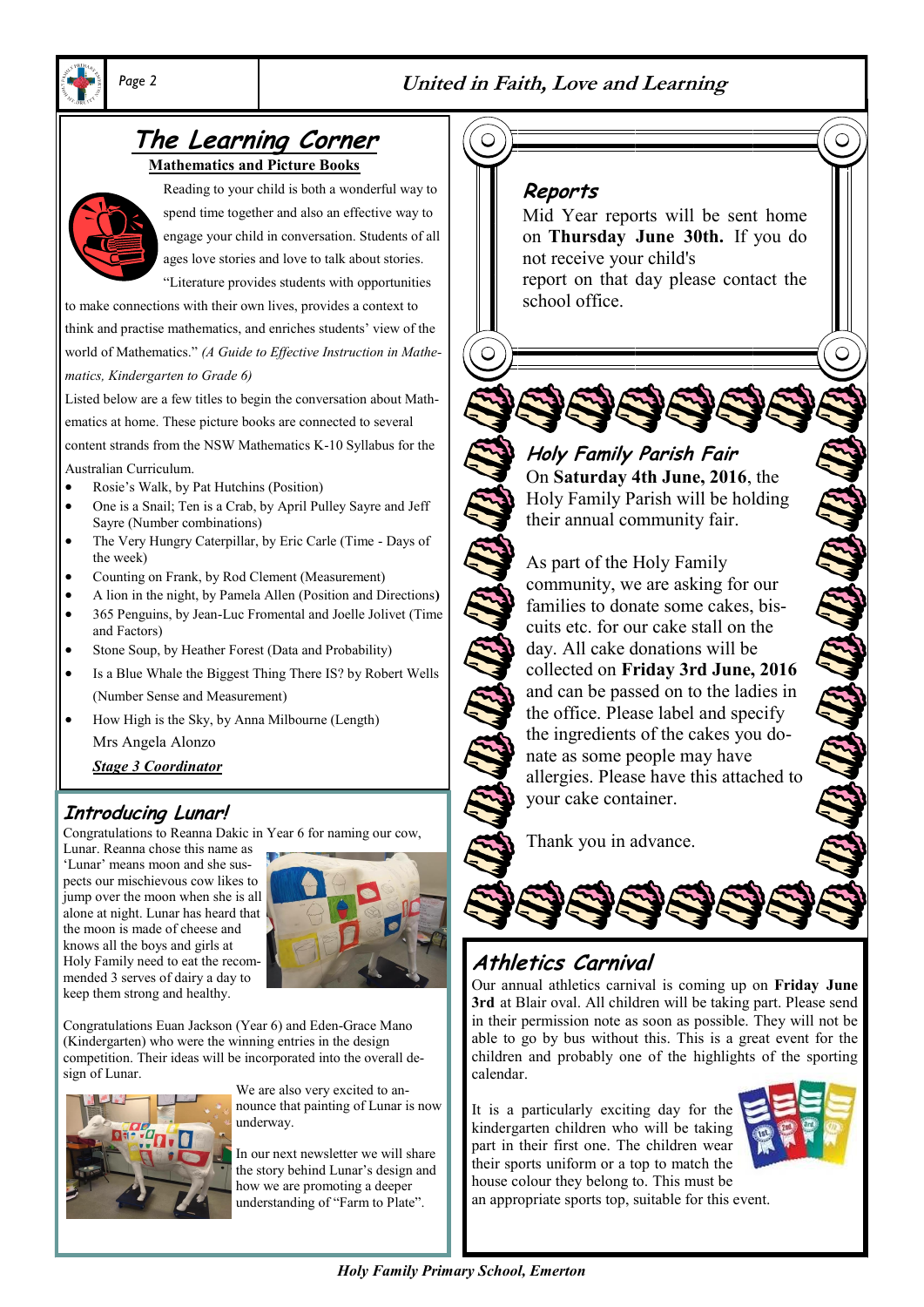#### Term 2 Week 6 *Page 3*



#### **Feast of the Sacred Heart** On June 2nd we will celebrate the Feast of the Sacred Heart at 9.15 in the Church. This will be a

whole school Mass.

The Feast of Sacred Heart is the great feast of God's love for us in Jesus. It has been the custom at Holy Family to collect non-perishable food for: those who are more needy than ourselves.

We ask you to be as generous as you can and send:

donations to your child's class. We ask that you check the expiry date on the food items as we cannot use them if they are out of date. Thank you in advance for your generosity.



#### **Cold and Flu Tips**

Common colds are usually caught from other people who have colds. Common colds can be passed on through touching hands or objects (e.g. tissues and toys) or by breathing in droplets from sneezes or coughs. To help prevent the spread of colds, encourage children (and adults) to:

- Cover their mouth when coughing or sneezing and dispose of tissues in the bin
- Keep hands away from their eyes, nose and mouth
- Throw tissues away after blowing their nose
- Regularly wash and dry hands thoroughly with soap, particularly before eating food and after blowing their nose
- Avoid sharing cups, glasses and cutlery
- Where possible stay away from anyone who appears to be sick
- If your child has flu symptoms, *please keep them at home.*

See your doctor if you are concerned about your child's health.

*Common colds* need common sense, *they don't need antibiotics*. To find out why and for more information, go to the 'parents & carers' page of the common colds section of the NPS website at <http://nps.org.au/consumers>



 $\frac{8}{9}$  $\frac{8}{10}$ ชื 91 91 Egelgege Egelgege **School Holidays**  Term 2 finishes on **Friday July 1st** Term 3 begins on **Monday July 18**

### **School Attendance and Punctuality**

I am hoping that we might be able to help each other. I am concerned about the regular lateness of many children and I assume that parents do not want their children to be late. I understand that there are a number of pressures on parents before school, however, it is very important that children are at school on time. Children are required to be inside the school gates by 8.55am. After this time children are required to be recorded as late. Some people say to us that 8.56 or 9.00am is fine after all; it is only a few minutes. I take the view that late is late and that there is always push back at whatever time the start time is. It is essential training for children to know that movie theatres, trains, planes and lots of other organisations don't wait for you to turn up before they start or leave. Most employers take a dim view of lateness.

Lateness is an issue for us because it:

- $\Diamond$  Interrupts the flow of the class and lesson
- Doesn't allow for settling time before school and
- $\Diamond$  Is poor training in the life skill of punctuality and common courtesy.

Lateness is recorded in the class roll as required by the government (and this is why we ask you to fill in late notes and leaving school early notes: otherwise known as partial absences). I pass this on not by way of reprimand but purely from the point of view that the recording is time consuming and some children are late on a regular basis.

All children who are late should be signed in at the office by a parent.

### **Parliament and Civics Education Rebate (PACER)**

Students from our school have recently undertaken an education tour of the national capital. Students were given the opportunity to participate in a variety of educational programs with a focus on Australia's history, culture, heritage and democracy. The Australian Government recognises the importance of all young Australians being able to visit the national capital as part of their Civics and Citizenship education. To assist families in meeting the cost of the excursion the Australian Government contributed funding of \$20 per student under the Parliament and Civics Education Rebate program towards those costs. The rebate is paid directly to the school upon completion of the excursion.



€

 $\frac{8}{10}$ 

 $\frac{1}{2}$ 

Eg Eg Eg Eg Eg